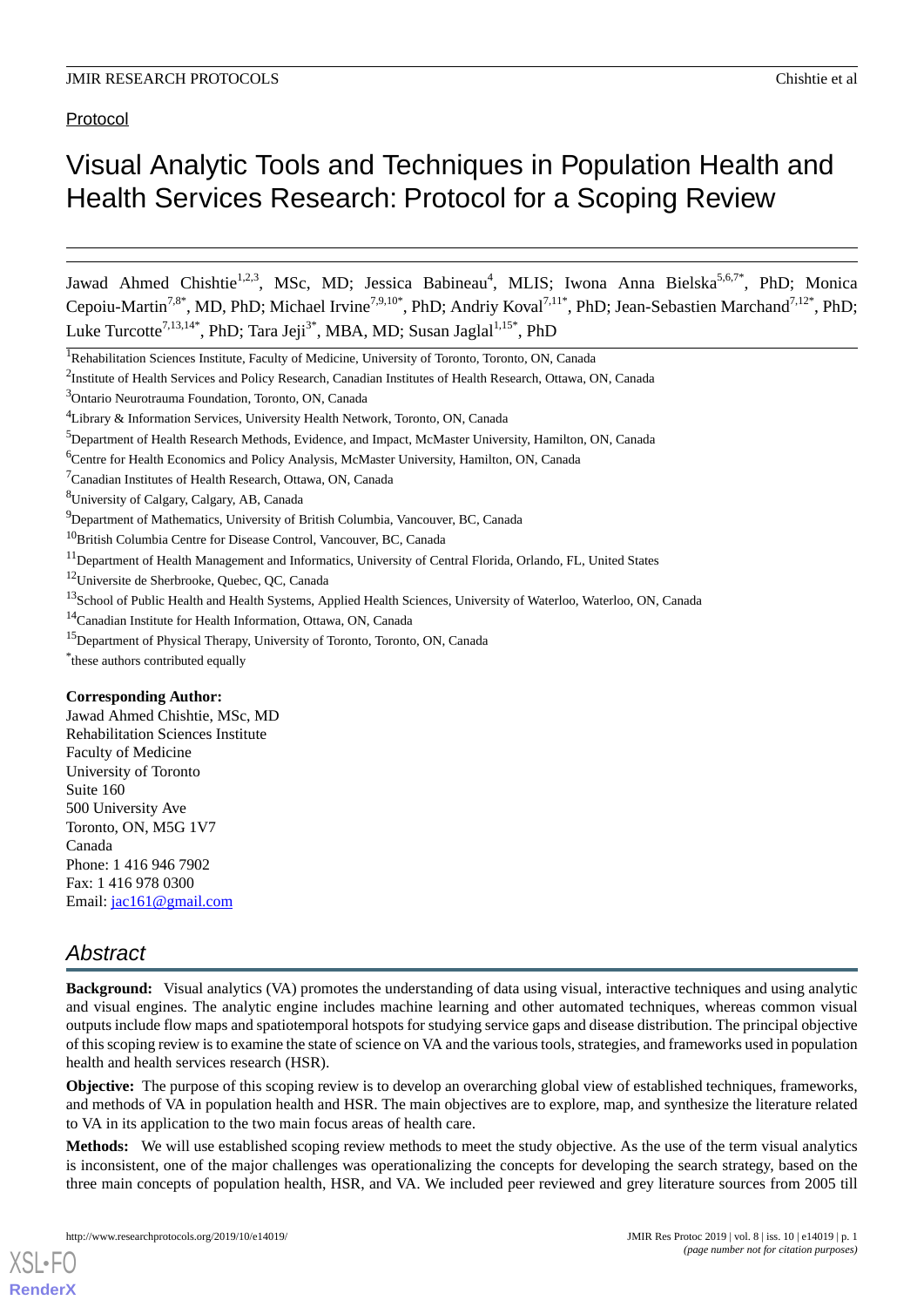March 2019 in the search. Independent teams of researchers will screen the titles, abstracts and full text articles, whereas an independent researcher will arbiter conflicts. Data will be abstracted and presented using the Preferred Reporting Items for Systematic reviews and Meta-Analyses extension for Scoping Reviews checklist and explanation by two independent researchers.

**Results:** As of late August 2019, the scoping review is in the full-text screening stage. Data synthesis will follow and the first results are expected to be submitted for publication in December 2019. In this protocol, the methods for undertaking this scoping review are detailed. We present how we operationalized the varied concepts of population health, health services, and VA. The main results of the scoping review will synthesize peer reviewed and grey literature sources on the main methods of VA in the interrelated fields of population health and health services research from January 2005 till March 2019.

**Conclusions:** VA is being increasingly used and integrated with emerging technologies to support decision making using large data sets. This scoping review of the VA tools, strategies, and frameworks applied to population health and health services aims to increase awareness of this approach for uptake by decision makers working within and toward developing learning health systems globally.

**International Registered Report Identifier (IRRID):** DERR1-10.2196/14019

(JMIR Res Protoc 2019;8(10):e14019) doi: [10.2196/14019](http://dx.doi.org/10.2196/14019)

#### **KEYWORDS**

data mining; data visualization; population health; public health; health services research; machine learning

## *Introduction*

In the first formal use of the term *visual analytics* (VA) in 2005, Thomas and Cook defined it as the "science of analytical reasoning facilitated by interactive visual interfaces" in their seminal book, Illuminating the Path [\[1](#page-7-0),[2\]](#page-7-1). VA techniques have proven helpful to professionals in gaining insights into the ever-expanding world of large complex datasets and unstructured big health care data [[3](#page-7-2)[,4](#page-7-3)].

## **Beyond Traditional Statistical Analysis**

Although VA moves from traditional to exploratory data analysis, it brings together fields of data processing, management, mining, analysis, information visualization, and human-computer interaction [\[5](#page-7-4)-[7\]](#page-7-5). It takes the power of traditional statistical analysis further by promoting an understanding of data with effective visual interfaces [\[1](#page-7-0),[8\]](#page-7-6). Typically, a VA tool uses a dimensional database model, as opposed to a relational database, whereas the analyst uses visual tools to develop interactive graphic displays that can further *drill* down to help explore and present summarized data [[3\]](#page-7-2). These techniques offer an edge over traditional statistical analysis, which is limited because of humans being vulnerable to information overload [\[8](#page-7-6),[9\]](#page-7-7). VA tools offer a combination of *analytics* and the *interactive visualization* engines [\[10](#page-7-8)]. The analytics engine component involves data storage, transformation, and analysis, whereas the visualization engine provides functionality toward data manipulation and display [[10\]](#page-7-8).

VA techniques in health care also make use of machine learning for mining and automated analysis  $[4,11]$  $[4,11]$  $[4,11]$ . As a multidisciplinary field, VA is more than data or information visualization; its approach combines analysis, visualization, and human cognition [[7](#page-7-5)[,12](#page-7-10)]. This enables deeper insights for planning interventions through analytical reasoning, taking advantage of human cognition in processing visual representations and human-information interaction [\[10](#page-7-8)]. Interactivity is an important characteristic of VA interfaces, providing decision makers with the ability to explore data from multiple aspects and allowing

for meaningful and enhanced visual representations that can be used toward evidence-informed decision making [[13\]](#page-7-11).

## **Visual Analytics in Health Care: Advantages and Applications**

VA is an increasingly popular method for exploring, analyzing, and communicating results from complex big data in health [[14\]](#page-7-12). Although it is increasingly applied in the clinical sciences, there is a lack of literature synthesizing VA methods, frameworks, and tools in population health and health services research (HSR) [[15](#page-7-13)]. This is especially important with the rising demand from clinicians, administrators, patients, and policy makers for innovative means to answer complex questions [[1](#page-7-0)[,16](#page-7-14)]. Through this scoping review protocol, we present our methodology for the exploration of VA in the overlapping areas of population health and HSR to address this gap in the literature. The methodology presented will also be useful for future studies replicating similar concepts and for conducting reviews on related topics.

Given their high volume, variety, and velocity, much of public health data can be categorized as big data [\[10](#page-7-8)]. Ola and Sedig point to 4 major advantages of how VA can meet the needs of diverse users in public health, which can be extended to population health and HSR. These include overall flexibility to select the most suited visualization form, interaction control with data and information, nonlinear exploratory analysis, ability to provide tailored reports according to various audiences, and task adjustment for advanced and nonadvanced users alike [\[10\]](#page-7-8).

One of the primary aims of population health and HSR is to better understand disease distribution and barriers to equitable care. Defined as "research with the goal of improving the efficiency and effectiveness of health professionals and the health care system [[17\]](#page-7-15)," HSR encompasses a large area of research. The concepts of HSR and population health are intertwined: first, in the purview of studying problems through an overarching population lens, and second, through a health systems lens. The *population health approach* brings together the two in their application toward health sector reform, allowing

 $XS$ -FO **[RenderX](http://www.renderx.com/)**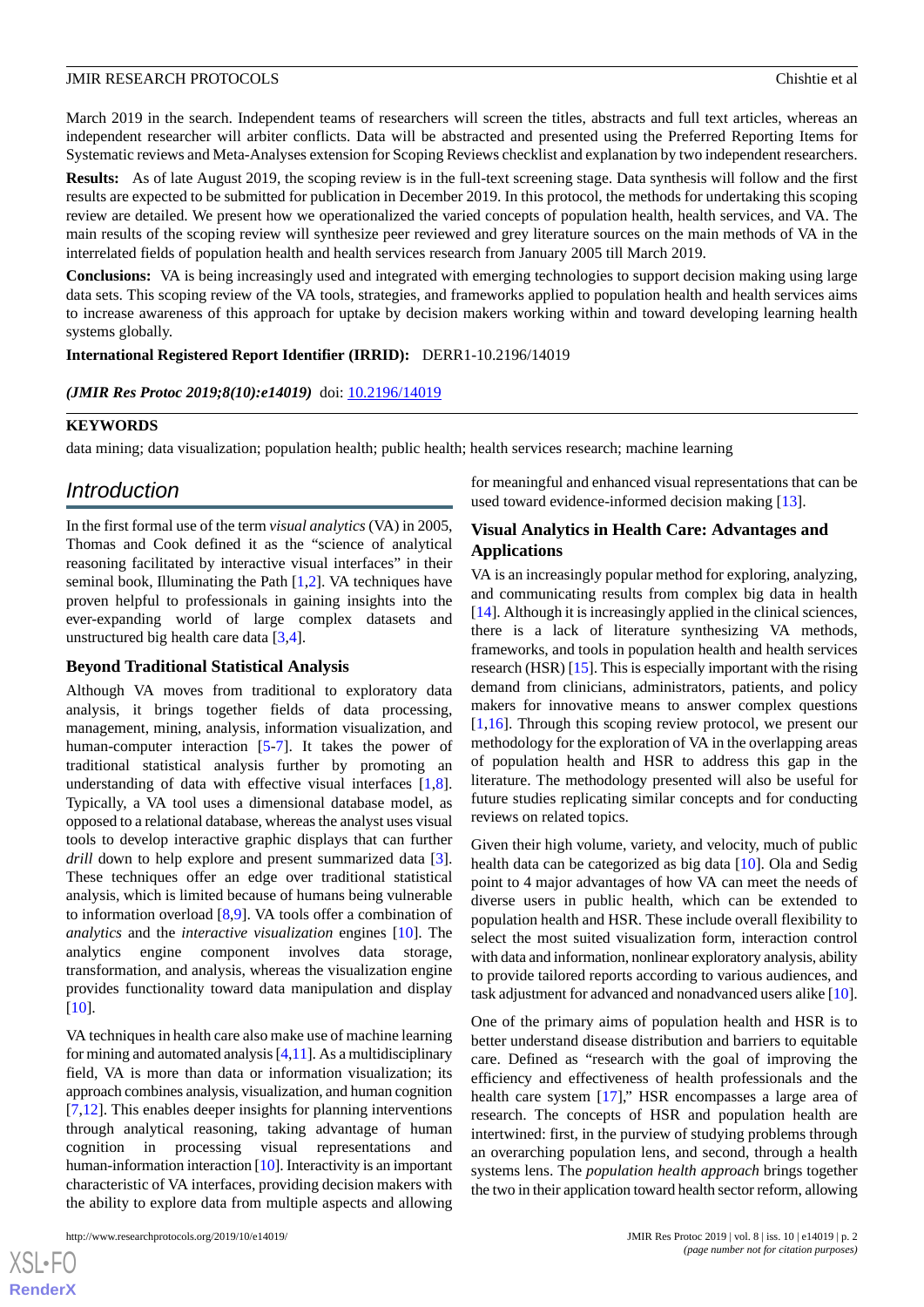researchers to formulate proposals for the organization and delivery of health care systems [[18](#page-7-16)[,19](#page-7-17)].

The efficiency and effectiveness of VA in data analysis and communicating issues in health care are being increasingly utilized [\[8](#page-7-6)]. VA techniques can be applied to complex and multiple data sources, including administrative databases, text-based electronic medical records (EMRs), and multiple data sources. The value addition of VA can be best illustrated by a few examples: Alberta Health Services' live dashboards on health service performance shows the service utilization by geography, type, and other variables [[20\]](#page-7-18); population mobility from various sources for identifying pandemics through large interaction graphs and flow maps [[15\]](#page-7-13); clustering of disease incidence and prevalence, broken down by seasonality and location [[21\]](#page-7-19); detecting and promoting the understanding of spatiotemporal hotspots for emerging disease trends and associated factors using multisource complex spatiotemporal data [\[22](#page-8-0)]; complex gene-related data analysis to increase accuracy and avoid errors [[23\]](#page-8-1); and exploring health events in geographic areas such as cities and towns to prevent hospital admissions [[24\]](#page-8-2).

#### **Gap in the Literature**

Despite the increasing and varied use of VA techniques, the term *visual analytics* lacks an accepted definition in the field of health care and can imply different ideas and applications. We found the use of the term for dashboards in critical care to disease surveillance using spatiotemporal techniques. Considering the fast growth of VA to answer complex health care research questions, clarification and categorization of the term and its application are needed.

Our preliminary literature search revealed various methods, frameworks, and use cases developed primarily by computer scientists working in the fields of advanced data mining, machine learning, and analytics. Shneiderman et al's seminal "overview first, zoom and filter, then details on demand" mantra lays down the most basic workflow tasks related to the type of data under study [\[25](#page-8-3)]. We similarly considered Chuang et al's [[26\]](#page-8-4) development of tools for textual analysis and Munzer's [[27\]](#page-8-5) 4-level nested model for the design and validation of visualization systems [[28\]](#page-8-6). The field is fast developing, with multiple methods, frameworks, and tools that could have potential applications to health care data.

Recent reviews on VA in the clinical sciences show that the technique is being used for different conditions, specialties, populations, and levels of care [[3,](#page-7-2)[14](#page-7-12),[29\]](#page-8-7). In population health and HSR, VA techniques are being applied to complex questions, with varied applications ranging from hospital stay to decision support on pandemics [\[13](#page-7-11),[15](#page-7-13),[30\]](#page-8-8). While formulating our research objectives, we identified peer-reviewed and gray literature sources on VA methods, frameworks, and strategies in these fields, such as the use of multipanel graphs for epidemiologists [\[8](#page-7-6)], VA methods for studying electronic health records (EHRs) and anesthesiology [[3\]](#page-7-2), and spatiotemporal hotspots [\[22](#page-8-0)]. We also considered recent reviews related to VA. Wu et al's review presents the various methods and approaches for evaluation of health visualizations and VA while identifying the best practices [\[31](#page-8-9)]. Similarly, Islam et al's review

summarizes data mining applications and theoretical perspectives in health care analytics [[29\]](#page-8-7).

#### **Novelty of the Scoping Review and Protocol**

As the number of health-related scoping reviews steadily rise each year, so does the need for protocols that address specific methodological challenges [\[32](#page-8-10),[33\]](#page-8-11). This protocol is of interest because the subject is substantially complex to scope because of the following reasons: (1) the multidisciplinary and intersectional nature of VA, (2) the broad areas and overlapping subject matter that *population health* and *health systems research* cover, (3) the nondiscriminatory nature of the terms in searching for literature in databases, and (4) the necessity of formulating research solutions methodologically to address these major challenges. In this protocol, we outline how we overcame these challenges to design an innovative review that was feasible, while encompassing an important subject area that has not been covered in a review so far.

This protocol outlines the scoping review methodology related to examining the state of the science of VA in the areas of population health and HSR. We first define the concepts, objectives, and research questions, followed by the design and methods. We discuss the expected results and contributions from the scoping review. In addition, we outline the challenges and solution we developed, allowing for feasibility, while maintaining rigor in a subject area not covered so far. We also present how we operationalized the search strategy for the 3 major concepts—population health, HSR, and VAs—that was undertaken over a course of 3 months, with the help of a multidisciplinary team and a dedicated information specialist. The search strategy was externally peer reviewed. The protocol is innovative and would prove helpful to researchers working in related areas and other stakeholders as the methods are replicable for other sectors. Through this protocol, we further aim at a higher level of transparency in reporting methods, maximizing rigor through peer review, and avoiding duplication of efforts.

The proposed scoping review is novel in summarizing VA methods that have been applied to cases in population health and HSR, using structured or unstructured, complex big data from single or multiple source(s). Furthermore, we focus on the application, frameworks, and methods that involve actual, proposed, modeled, or simulated data with end products that can be valuable to population health and HSR practitioners. We expect a small degree of overlap with reviews on health informatics and data mining, given that the technique has only been recently taken up in health care sciences [\[29](#page-8-7),[31](#page-8-9)]. However, to the best of our knowledge, there is no synthesis of literature on the use and application of VA as an important and quickly developing method in the interrelated fields of population health and HSR.

### **Objectives and Research Questions**

The overall purpose of this scoping review is to develop an overarching global view of established techniques, frameworks, and methods of VA in population health and HSR, using any type of data. The main objectives are to explore, map, and synthesize the literature related to VA, including the use of the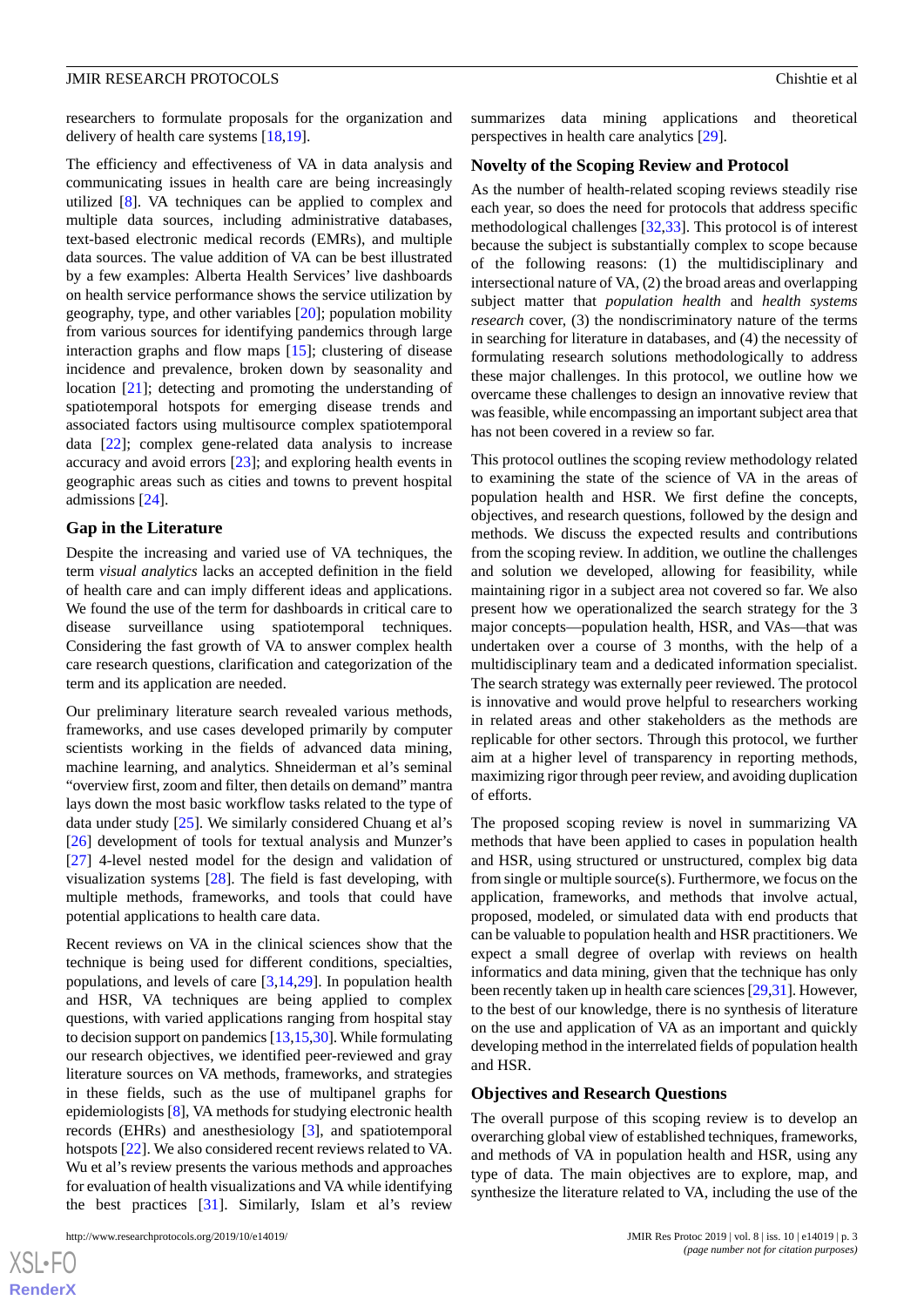latter 2 groups' work helps with contextualizing these steps

We identified the research questions following extensive consultations with the protocol authors to clarify the concept and purpose of the review. We considered the major question of studying VA in population health and HSR with the varied terminology used in the literature. Delineating VA from concepts such as information data visualization, which may or may not be *interactive*, is considered a major challenge for the review. We sought to limit this challenge through developing a detailed a priori eligibility criteria for the literature, with the types of literature to be included. The eligibility criteria are presented in [Textboxes 1](#page-3-0) and [2](#page-3-1). The criteria are not considered exhaustive

As recommended by Levac et al [\[36](#page-8-14)], we considered the intended outcome of the review, which was to develop an overarching global view of established techniques, frameworks, and methods of VA in population health and HSR. It was also necessary to define this concept in relation to the search strategy to make the review feasible in terms of its time and scope. We will report the results based on the Preferred Reporting Items for Systematic reviews and Meta-Analyses extension for

**Study Outcomes and Eligibility Criteria**

and will be developed further during the review.

Scoping Reviews checklist and explanation [[37\]](#page-8-15).

toward the specific review.

term *VA* and its application in population health and HSR [[34\]](#page-8-12). We will specifically examine the extent and nature of the literature on use cases of VA tools, techniques, strategies, and frameworks.

On the basis of Joanna Briggs tools for conducting systematic scoping reviews, we defined the major constructs of the review under population, concept, and context [[32\]](#page-8-10). As this is a review on the methods of data analysis, we do not constrain the review to a population. The concept includes VA in population health and HSR, distinguishing it from conventional data visualization techniques, at different levels of analysis, including health service access and utilization.

# *Methods*

## **Guidance Frameworks**

To guide the scoping review methodology, we will primarily use the guidance established by Arksey and O'Malley [\[35](#page-8-13)], with improvements suggested by Levac et al [\[36](#page-8-14)] and Peters et al [[32\]](#page-8-10), with recent adjustments made by Tricco et al [[37\]](#page-8-15). Methodological steps included identifying the research question; identifying relevant studies; study selection; charting the data; and collating, summarizing, and reporting the results [[35\]](#page-8-13). The

<span id="page-3-0"></span>**Textbox 1.** Inclusion criteria for literature.

Inclusion criteria

- 1. Peer reviewed or conference papers.
- 2. Articles on population-level metrics: access, utilization, disease/condition distribution, and social/multiple determinants of health.
- 3. Articles that have interactive or exploratory techniques for spatial, temporal, spatiotemporal, and geospatial visualizations.
- <span id="page-3-1"></span>4. Articles on electronic medical and health records but with a clear population level or health services research component.
- 5. Articles with machine learning, natural language processing, automated analysis, data mining techniques, interactive tools, and iterative analysis.

**Textbox 2.** Exclusion criteria for literature.

Exclusion criteria

- 1. Editorials, projects, or reports.
- 2. Studies conducted in clinical settings.
- 3. Articles for individual condition(s) from a single hospital/unit, such as intensive care, surgery, and anesthesia without a population component.
- 4. Articles on device or sensor data without a population component.
- 5. Studies that include static data/information visualization/techniques, including simple bar graphs.
- 6. Studies that do not include an analytic component or do not use big data sources.

## **Identifying Relevant Literature**

## *Operationalizing Concepts of Population Health and Health Services Research*

One of the major challenges for this review was operationalizing the concepts for developing the search strategy. To aid with this, the scoping review team includes an information specialist (JB). The search strategy is based on 3 main concepts: population health, HSR, and VA. Population health has only

recently been added as a Medical Subject Headings term in 2018 in MEDLINE [[38\]](#page-8-16), whereas *health services research* and *visual analytics* are nonspecific search terms. We detail the steps taken for operationalizing these concepts below.

We studied recent systematic and scoping reviews for the search strategies employed for operationalizing the population health, health services, and VA concepts. [Table 1](#page-4-0) describes the concepts, sources, and search terms extracted. For population and public health, experts have attempted to develop a common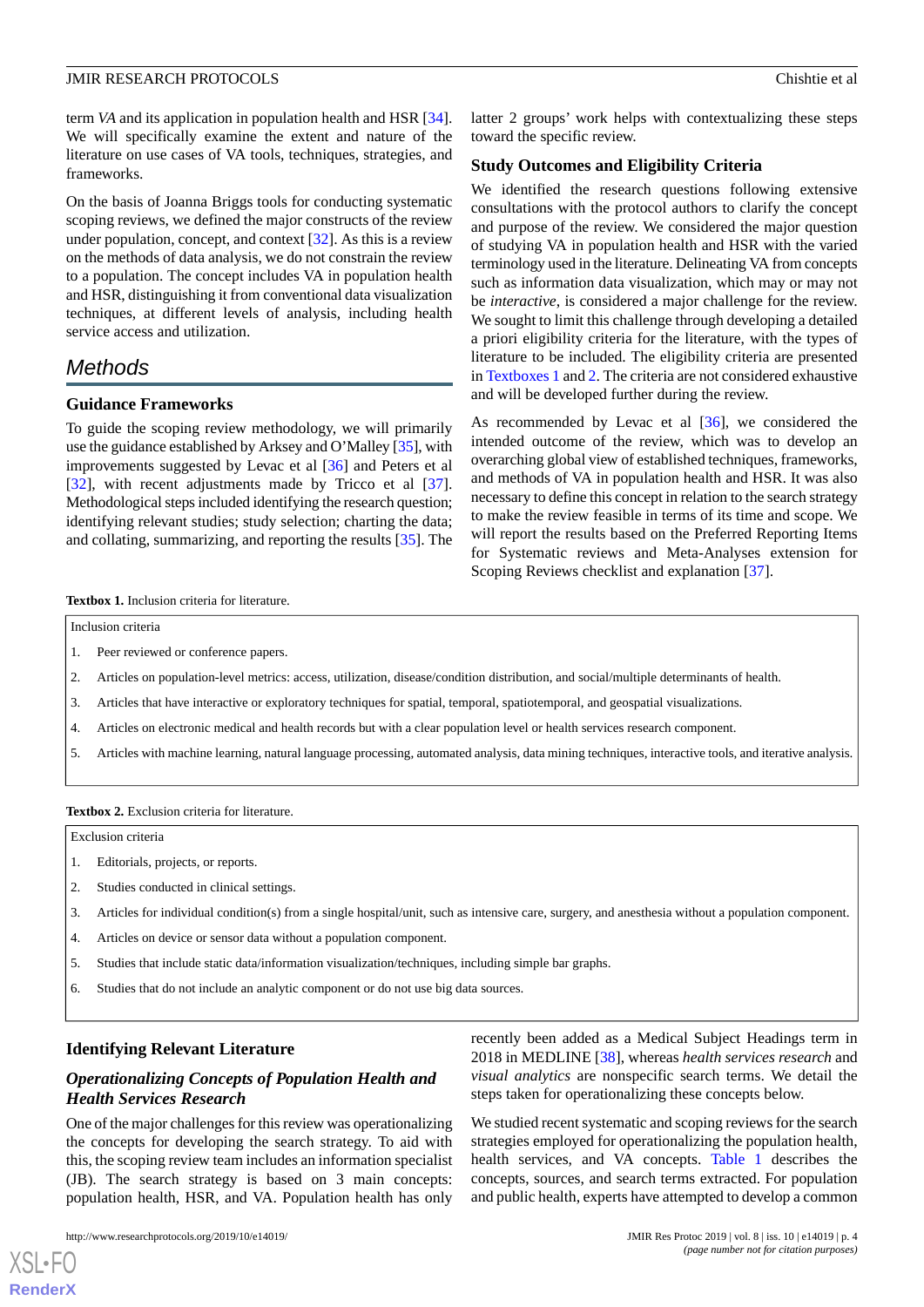language related to what both areas and terms encompass [[39\]](#page-8-17). Alpi et al described the challenges in searching the literature because of the broad nature and often interchangeable and overlapping use of both terms [\[40](#page-8-18)]. Researchers take varied approaches toward strengthening their search strategies. In a review of the methods and application of EHRs to population health, search concepts ranged from infectious disease to social epidemiology [[41](#page-8-19)]. Two reviews strengthened the searches using a broad search strategy and filtering studies based on objectives and eligibility criteria during the screening stages [\[42](#page-8-20),[43\]](#page-8-21). Searches were also complemented with citation and cross-reference methods for identifying the relevant literature [[43\]](#page-8-21).

For operationalizing the population health concept, we gathered related terms used by the national public health language created by the National Institute for Health and Care Excellence, UK version 1.2 [[44\]](#page-8-22). We then identified the relevant search terms from detailed database trees. We also compared search terms from these sources and 5 recent reviews in population health [[19,](#page-7-17)[41,](#page-8-19)[45](#page-9-0)[-47](#page-9-1)], for example, Fone et al presented a detailed search strategy for population health [[46\]](#page-9-2), which we adapted for our use.

As for HSR, we searched recent reviews for operationalizing the concept in combination with the filters developed by the National Library of Medicine [\[48](#page-9-3)]. We identified and used 4 reviews [\[18](#page-7-16)[,49](#page-9-4)[-51](#page-9-5)] to translate the concept to the search strategy ([Table 1](#page-4-0)).

<span id="page-4-0"></span>**Table 1.** Operationalizing concepts and search terms from reviews on population health, health services research, and visual analytics.

| Concepts and terms                                                                                                                                                                                                                                                                                                                                                                                                     | Reviews mentioning the search strategy and terms                                                                                                                                                                                                                                                                                                                                                |
|------------------------------------------------------------------------------------------------------------------------------------------------------------------------------------------------------------------------------------------------------------------------------------------------------------------------------------------------------------------------------------------------------------------------|-------------------------------------------------------------------------------------------------------------------------------------------------------------------------------------------------------------------------------------------------------------------------------------------------------------------------------------------------------------------------------------------------|
| Population health; population health; public health;<br>surveillance: sentinel, biosurveillance, and population<br>health; spatial epidemiology; spatiotemporal; precision:<br>public health, population health, and surveillance; popula-<br>tion health outcomes                                                                                                                                                     | Etches (2006) [45]; Cohen (2004) [19]; Fone (2003) [46]; Singh (2014) [47]                                                                                                                                                                                                                                                                                                                      |
| Demographic; preventive health; population health                                                                                                                                                                                                                                                                                                                                                                      | The National Institute for Health and Care Excellence (2007) [44]                                                                                                                                                                                                                                                                                                                               |
| Geographic information systems; environmental epidemi-<br>ology; social epidemiology; health determinants                                                                                                                                                                                                                                                                                                              | Casey et al (2016) [41]                                                                                                                                                                                                                                                                                                                                                                         |
| Health services research; health services research; health<br>care/data; equity and inequity; process; outcome; appropri-<br>ateness; access to care; utilization/health care utiliza-<br>tion/health service utilization; quality/quality improvement;<br>cost; outcome disparities; system interventions; planning;<br>geospatial; decision support; evaluation; monitoring; financ-<br>ing; health service delivery | Health services research filters developed by the US National Library of Medicine [44];<br>Canadian Institutes of Health Research (2018) [17]; Thompson et al (2016) [49]: no<br>search strategy, uses CIHR 2018 definition; Gulley et al (2018) [50]; Rowland et al (2014)<br>[51]; Harris et al $(2012)$ [18]                                                                                 |
| Visual analytics; visual analy*; data visualization; interac-<br>tive; automated analysis; dashboard; information visualiza-<br>tion; data exploration; interactive data exploration; mathe-<br>matical simulation/modeling with visualization/dashboard;<br>big data analytics; predictive analytics; descriptive analyt-<br>ics; prescriptive analytics; big data                                                    | Reviews: Islam et al (2018) [29]; West et al (2014) [52]; Simpao et al (2014) [3]; Wu et<br>al (2019) [31] and seminal articles: Basole et al (2015) [53]; Basole et al (2015) [54];<br>Caban and Gotz (2015) [16]; Falster et al (2014) [24]; Hosseinpoor et al (2018) [55];<br>Huang et al (2015) [56]; Martinez et al (2016) [57]; Ratwani and Fong (2015) [58];<br>Simpao et al (2015) [14] |

## *Operationalizing Visual Analytics*

VA is a specific term denoting specific approaches and techniques [[1\]](#page-7-0). However, the term is vague, and alternate terms such as *data and information visualization* are used in the literature. We identified and used 4 major recent reviews related to the subject [[3](#page-7-2)[,29](#page-8-7),[31](#page-8-9)[,52](#page-9-7)], along with 9 seminal papers  $[14,16,24,53,58]$  $[14,16,24,53,58]$  $[14,16,24,53,58]$  $[14,16,24,53,58]$  $[14,16,24,53,58]$  $[14,16,24,53,58]$  $[14,16,24,53,58]$  $[14,16,24,53,58]$ , to identify the search terms ([Table 1](#page-4-0)).

## *Defining Interactivity in Visual Analytics*

Interactivity is usually stated to be one of the recent hallmarks of VA applications, owing to the manipulation of visual interfaces afforded by computing power [[10\]](#page-7-8). We borrow from Ola and Sedig's and Pike et al's work to define *interactivity* as the ability to reflect changes in the visual representation of data based on one or more indicators available on the analytic interface to the user [\[10](#page-7-8)[,59](#page-9-14)]. Pike et al categorized interaction elements into 2 main types: (1) *lower level* aimed at change of the visual representation to study patterns, relationships, and (2) *higher level* offers understanding of the intent of interaction

itself toward knowledge discovery [[59\]](#page-9-14). For selecting appropriate literature as part of this scoping review, we mainly focus on the *lower level*interaction that would allow tasks such as filtering; determining ranges; and finding anomalies, clusters, and the like by providing menus, dropdowns, and other options on the visualization interface. We expect to increase the accuracy for selecting VA literature, while having minimal overlap with other noninteractive visualizations that typically would not fall under VA. In addition, we will focus on VA literature that uses advanced techniques within the analytic engine, such as machine learning and natural language processing.

## *Final List of Search Terms*

For developing the final list of search terms, the process for each concept was not necessarily linear. We constantly compared the list of terms from each step within each concept with detailed database trees to check that we included relevant concept components, while avoiding duplication of results. Following this methodology, we were able to control the *noise*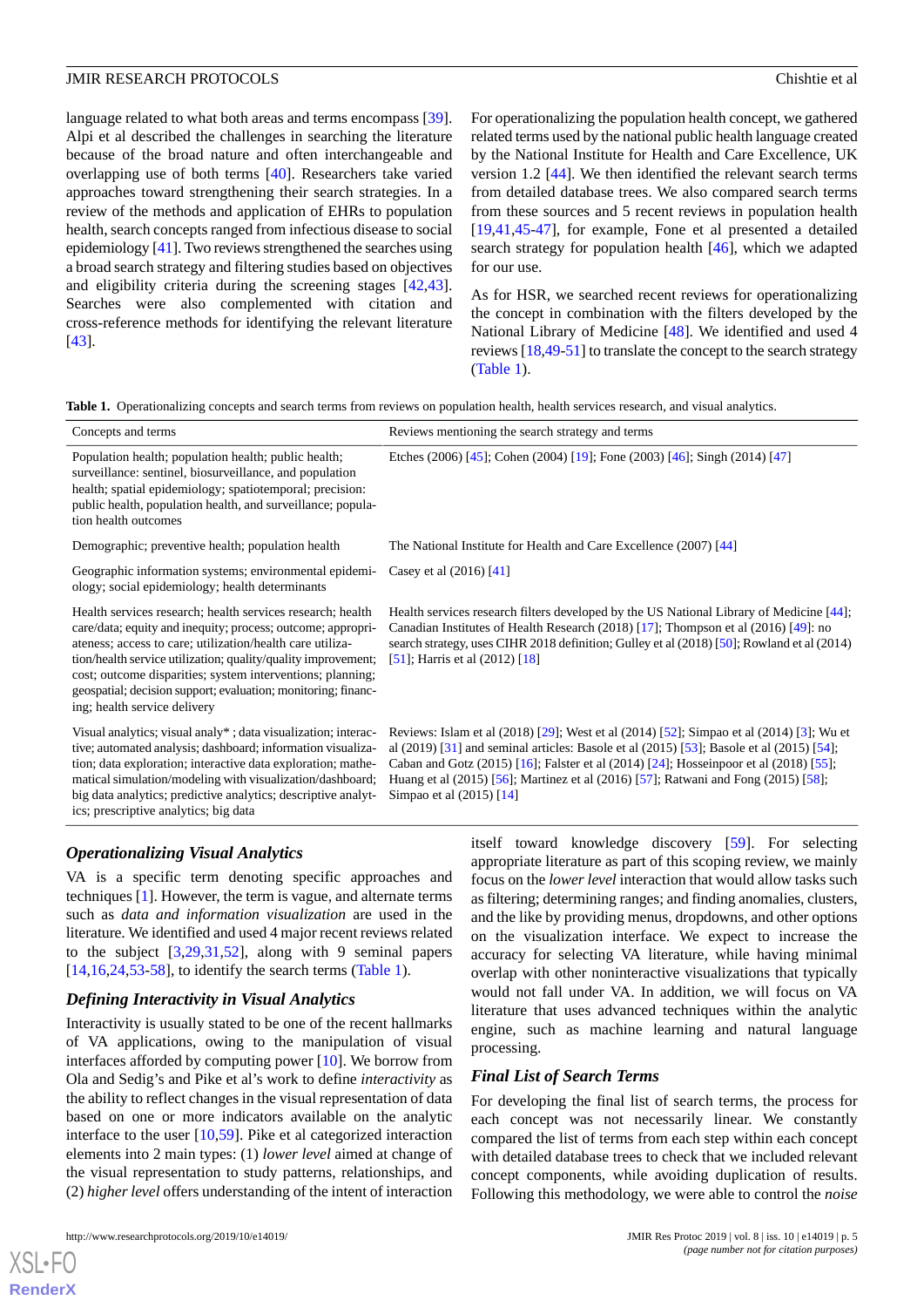in constructing the search strategy, making it manageable and feasible.

### *Search Strategy: Peer-Reviewed Sources*

We have limited this review to formal VA methods, applications, and tools that have been either published as peer-reviewed literature or as full conference papers. Using the 3 main operationalized search concepts, the information specialist (JB) developed a search strategy in MEDLINE ([Multimedia](#page-7-20) [Appendix 1](#page-7-20)). We validated the search strategy by ensuring that it captured the key seminal studies about VA in population health and health care, in general, to ensure that the subject literature was included as broadly as possible. We limited the search to English language articles from 2005 onward to coincide with the formal use of the term *visual analytics* by Thomas and Cook in their seminal book, Illuminating the Path, in 2005 [[1,](#page-7-0)[2](#page-7-1)].

For fine-tuning and improving the search strategy for peer-reviewed articles in health-related databases, the strategy was peer reviewed by another information specialist at the University of Calgary, using the latest Peer Review of Electronic Search Strategies: 2015 Guideline Statement [\[60](#page-9-15)]. After incorporating the suggested revisions, the MEDLINE search yielded 4563 articles and included all 12 seminal studies. The MEDLINE search strategy will be adapted to EMBASE and other databases. Databases that are not primarily health related, such as from geography, mathematics, computer science, or engineering disciplines, will not be searched.

## *Capturing Gray Literature and Complementary Searching*

During our initial searches, we realized that VA methods and representations such as dashboards are presented at conferences in real time, whereas the proceedings include full papers. Given VA's fast development, this was considered a rich resource that differs from peer-reviewed literature.

We will capture the gray literature through translating the MEDLINE search to Web of Science, Compendex, and Inspect to identify full conference papers. Conference abstracts were excluded from the search for reasons of clarity and completeness of information. An abbreviated search will also be conducted in IEEE Xplore, a subject-specific database. In addition, we will complement our strategy with the searching of reference lists within peer-reviewed and gray literature sources and hand searching subject-specific journals and conference proceedings. These include *Applied Clinical Informatics*, *Visual Analytics in Healthcare*, *IEEE Transactions on Information Technology in Biomedicine*, *Journal of Medical Internet Research*, *Journal of Medical Systems*, *Journal of the American Medical Informatics Association*, *Health Affairs*, *Journal of Biomedical Informatics*, *Healthcare Informatics Research*, and *PLoS ONE*. Both the IEEE Xplore search and the list of journals are based on Islam et al's review on data mining in health care [\[29](#page-8-7)] and a Web search by the authors. A Google Scholar and Google Web search engine review will also be conducted, limited to the first 100 results on both platforms.

We will not include dissertations, theses, and book chapters in the review. Furthermore, we will not search for data

visualization websites, as it was deemed impossible to gather this huge body of data, adjudicate on the methods and results, and synthesize findings. In addition, frequent content and hyperlink changes would render these sources unusable to future readers in a short time. All citations retrieved will be amalgamated and managed using Clarivate Analytic's Endnote citation management software [[61\]](#page-9-16).

#### **Study Selection**

A priori selection criteria have been developed, which will be modified during the study selection process, as required. Following the methodology suggested by Levac et al, 2 reviewers will independently review the titles and abstracts to categorize whether the piece of literature is eligible for full review [\[36](#page-8-14)]. We expect at least 8000 articles, each of which will be randomly assigned to 2 reviewers. Studies that do not fall in either category or represent conflicts between the reviewers will be resolved by an independent referee. We will retrieve full-text results for the included studies and any unresolved studies for inclusion. In addition, 2 reviewers will screen the full-text results independently for inclusion in the next stage of the review. An expert third party will adjudicate in case of unresolved decisions for inclusion of studies at any stage. We will use the DistillerSR Web platform for efficiently managing the title and abstract review, full-text screening, and abstraction of data [\[62](#page-9-17)].

We will include published and in-press peer-reviewed articles, conference papers, and relevant gray literature sources that include quantitative, qualitative, and mixed method studies, tools, frameworks, and methods of the use of VA. All studies that mention *VA* as a method in population health and HSR, and at any level of both of the latter concepts, will be included, for example, VA methods for assessing an emergency room population over time will be included. Single disease visualizations at any facility or geographic level will not be included in the scoping review if these are meant to be used toward clinical decision making. However, any studies dealing with population metrics and health services indicators will be included. Furthermore, we will not include methods that may have an application to health care but were not applied to an actual or hypothetical health care research data. This is important as we limit ourselves to the application of VA to health care. We also include studies on EMR/EHR data if the research question or application is in population health or health services.

VA applications also borrow from and overlap with machine learning and natural language processing and can involve complex datasets, unstructured text data such as from EMR sources, and linked analysis. We will include and focus on articles that include any type of mining, querying, and analysis technique that includes VA application to HSR and population health. However, we will not include articles related to data preparation/harmonization, user experience and preference, and human-information and human-computer interaction. The eligibility criteria are given in [Textboxes 1](#page-3-0) and [2.](#page-3-1)

#### **Data Extraction**

A data abstraction form will be developed and pilot tested by 2 teams composed of 2 researchers each, all working

 $XS$ -FO **[RenderX](http://www.renderx.com/)**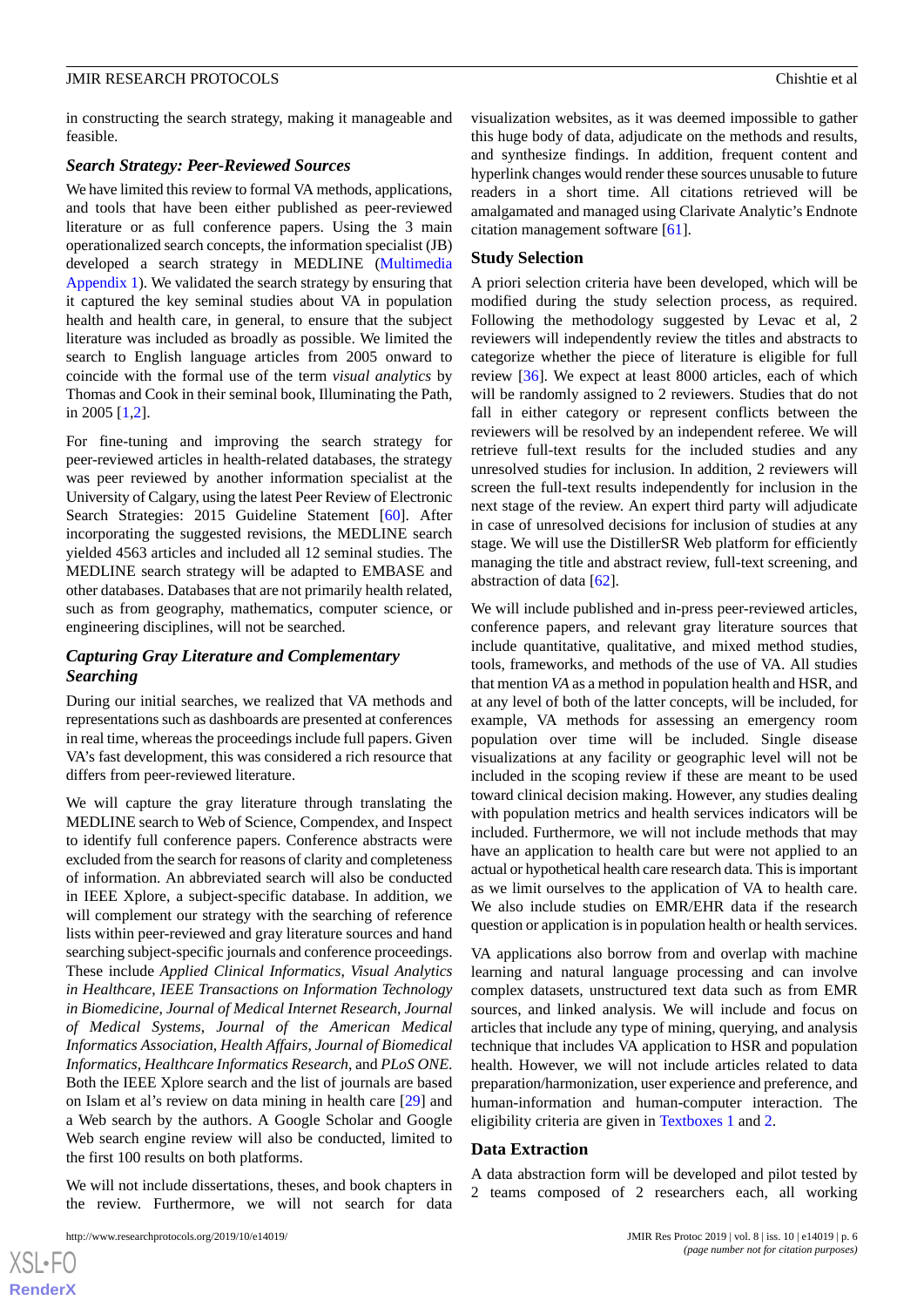independently of each other. The data form will be tested on 5 to 7 articles for consistency and comprehensiveness for capturing relevant data. Changes will be made in a team meeting to discuss and compare the pilot test results. On the basis of the studies used for developing the search strategy, the proposed fields for abstraction include author last name, year, full journal name, reviewer's initials, study type, article type, setting, geographic location (country and continent), and tools and method type (temporal and spatiotemporal). We will try to draw a distinction in the use of methods within the visual and analytic engines, if possible, especially related to machine learning, natural language processing, and other automated methods. In this regard, we have opted not to use the term *artificial intelligence* as it is nonspecific. Furthermore, the abstraction fields will include innovation and impact of the VA method/uptake of the method, target user/audiences, settings for the use of the VA solution, and potential application toward knowledge translation. Two reviewers will review and chart the data independently for each article.

#### **Results' Synthesis and Presentation**

Abstracted information from all the included articles will be synthesized, and the results will be presented to capture the extent of the literature. First, tables will provide the basic information on the types of studies included, the use of VA in various areas of population health or HSR, and the major tools and frameworks used. This overview will be followed by a narrative presentation of the synthesized mapping of the included literature. The tables and presentation will be developed considering the abstracted results. We are not limiting the review to being reported against a said framework at this point; however, we intend to use the guidance provided in Levy and Ellis's paper on reporting reviews on information systems [[63\]](#page-9-18), which was selected on the basis of its subject-specific reporting. The authors cite the potential problems in reporting findings in such reviews, suggesting to place them in the wider context of the body of knowledge and the research itself, while building on a theoretical foundation [[63\]](#page-9-18).

## *Results*

As of late August 2019, the scoping review is in the full-text screening stage. Data synthesis will follow and the first results are expected to be submitted for publication in December 2019.

## *Discussion*

## **Comparison With Prior Work**

Recent scoping and systematic reviews on the related subjects of analytics and data mining show that VA is being increasingly

taken up as a method of choice for big data in health care [[1](#page-7-0)[,6,](#page-7-21)[19\]](#page-7-17). In population health and HSR, VA techniques are being applied to complex questions of service delivery and disease distribution  $[2,15,20]$  $[2,15,20]$  $[2,15,20]$  $[2,15,20]$  $[2,15,20]$ . Recent reviews include methods and approaches for evaluation of health visualizations and VA [[24\]](#page-8-2) as well as data mining applications and theoretical perspectives in health care analytics [[22\]](#page-8-0). The proposed scoping review is novel in summarizing VA methods that have been either applied or proposed to use cases in population health and HSR, using structured or unstructured, complex big data from any or multiple source(s). To the best of our knowledge, there is no synthesis of literature in this area, which will add to the body of literature on these evolving methods of analysis toward complex health care data.

## **Limitations**

This scoping review methodology does not include book chapters, theses, short papers, editorials, nonpeer-reviewed reports, conference abstracts, and live websites using VA techniques for reasons mentioned above. We also limit the use of VA methods from 2005 onward that have been applied to population health and HSR. Finally, we do not explore subject-specific databases, such as from geography and computer science, which may limit our findings to proposed or established methods that have been either published or presented. However, we focus on casting a wide net to capture relevant methods for use cases in both population health and HSR. We devised the methodology in consultation involving a substantial number of multidisciplinary experts to advise on the rigor and feasibility of the review. We also hope to present the findings in 1 or more articles to illustrate the state of science for this important and emerging method.

## **Conclusions**

This scoping review will attempt to provide a foundational understanding of the current landscape of VA within population health and HSR. VA holds tremendous potential for contributing to the learning health systems approach, allowing complex data analysis, and visualization toward improving practices. Mapping the existing VA tools, strategies, and frameworks to health data will promote the use of these methods, which are being increasingly taken up for embedded research and future initiatives in health services. This scoping review protocol describes the design for the review on VA methods in population health and HSR, and it also lays out methodological challenges and steps taken toward ensuring rigor. The latter can be applied and developed by researchers beyond the subject area.

## **Acknowledgments**

[XSL](http://www.w3.org/Style/XSL)•FO **[RenderX](http://www.renderx.com/)**

Diane Lorenzetti PhD, Director, Health Sciences Library Adjunct Assistant Professor, Department of Community Health Sciences, University of Calgary reviewed the search strategy as an external expert. This protocol and subsequent review are part of the doctoral work under JAC's Canadian Institutes of Health Research's Health System Impact Fellowship 2018-19, hosted by the Ontario Neurotrauma Foundation. JAC, IAB, MCM, MI, AK, JSM, and LT are Health System Impact Fellows cofunded by the Canadian Institutes of Health Research and their host organizations. Fellow's host organizations are mentioned in author affiliations. SJ holds the Toronto Rehabilitation Institute Chair at the University of Toronto.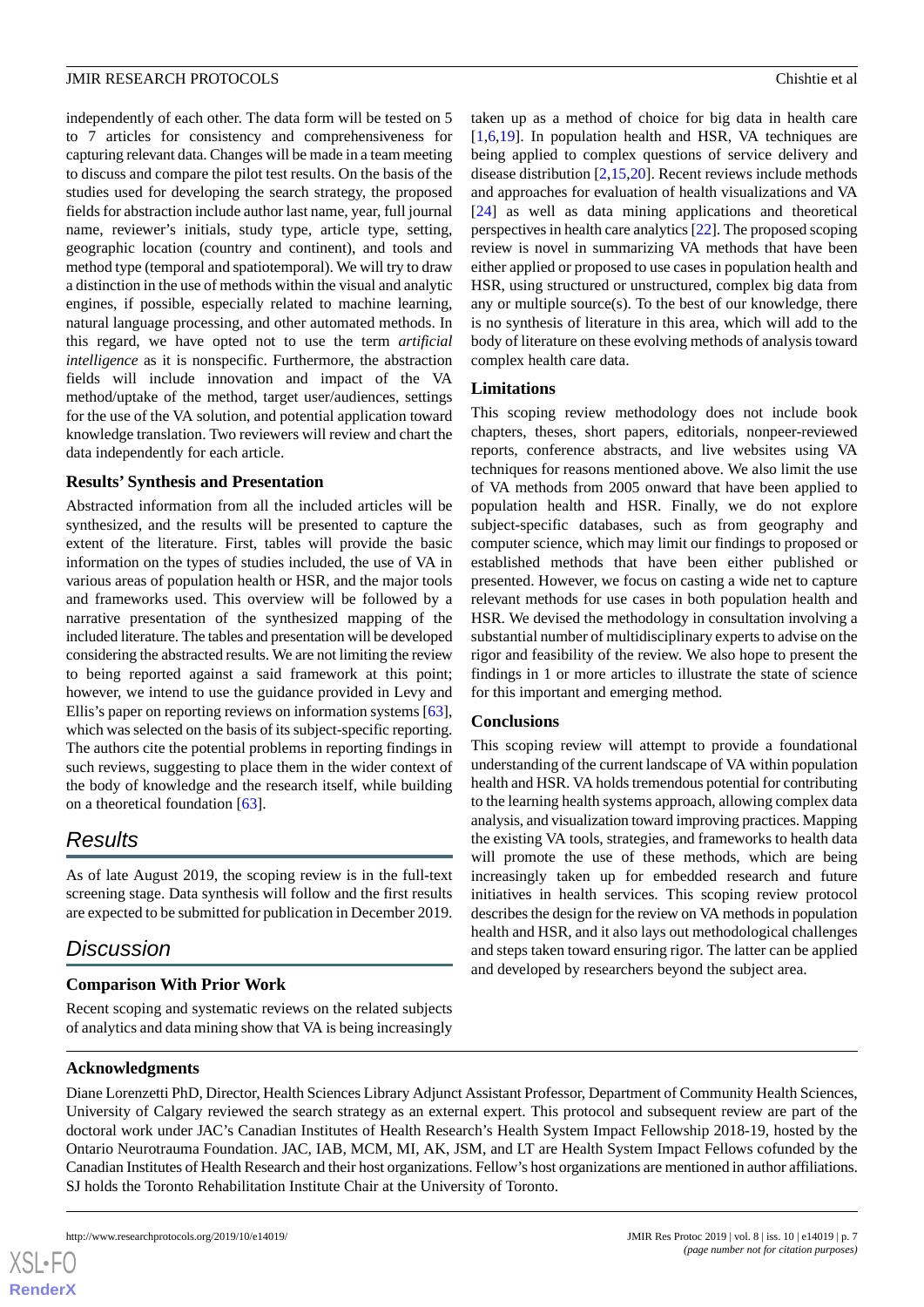## **Authors' Contributions**

All authors contributed to the manuscript writing, revision, and the search strategy. JB formulated and modified the search strategy.

## **Conflicts of Interest**

<span id="page-7-20"></span>None declared.

## **Multimedia Appendix 1**

Medical Literature Analysis and Retrieval System Online search strategy. [[PDF File \(Adobe PDF File\), 256 KB](https://jmir.org/api/download?alt_name=resprot_v8i10e14019_app1.pdf&filename=5dda652fa8d3572c48a9460c4ae3b959.pdf)-[Multimedia Appendix 1\]](https://jmir.org/api/download?alt_name=resprot_v8i10e14019_app1.pdf&filename=5dda652fa8d3572c48a9460c4ae3b959.pdf)

## <span id="page-7-0"></span>**References**

- <span id="page-7-1"></span>1. Thomas JJ, Cook KA. Illuminating the Path: The Research and Development Agenda for Visual Analytics. United States: National Visualization and Analytics CTR; 2005.
- <span id="page-7-2"></span>2. Keim D, Andrienko G, Fekete JD, Görg C, Kohlhammer J, Melançon G. Visual analytics: definition, process and challenges. In: Kerren A, Stasko JT, Fekete JD, North C, editors. Information Visualization - Human-Centered Issues and Perspectives. Germany: Springer; 2008:154-175.
- <span id="page-7-3"></span>3. Simpao AF, Ahumada LM, Gálvez JA, Rehman MA. A review of analytics and clinical informatics in health care. J Med Syst 2014 Apr;38(4):45. [doi: [10.1007/s10916-014-0045-x](http://dx.doi.org/10.1007/s10916-014-0045-x)] [Medline: [24696396\]](http://www.ncbi.nlm.nih.gov/entrez/query.fcgi?cmd=Retrieve&db=PubMed&list_uids=24696396&dopt=Abstract)
- <span id="page-7-21"></span><span id="page-7-4"></span>4. Gotz D, Wang F, Perer A. A methodology for interactive mining and visual analysis of clinical event patterns using electronic health record data. J Biomed Inform 2014 Apr;48:148-159 [[FREE Full text](https://linkinghub.elsevier.com/retrieve/pii/S1532-0464(14)00009-4)] [doi: [10.1016/j.jbi.2014.01.007](http://dx.doi.org/10.1016/j.jbi.2014.01.007)] [Medline: [24486355](http://www.ncbi.nlm.nih.gov/entrez/query.fcgi?cmd=Retrieve&db=PubMed&list_uids=24486355&dopt=Abstract)]
- <span id="page-7-5"></span>5. Tukey JW. Exploratory Data Analysis. London, United Kingdom: Pearson; 1977.
- <span id="page-7-6"></span>6. Tufte ER. The Visual Display of Quantitative Information. Cheshire: Graphics Press; 2001.
- 7. Keim DA, Mansmann F, Stoffel A, Ziegler H. Visual analytics. In: Liu L, Özsu MT, editors. Encyclopedia of Database Systems. Germany: Springer; 2009:1-7.
- <span id="page-7-8"></span><span id="page-7-7"></span>8. Chui KK, Wenger JB, Cohen SA, Naumova EN. Visual analytics for epidemiologists: understanding the interactions between age, time, and disease with multi-panel graphs. PLoS One 2011 Feb 15;6(2):e14683 [\[FREE Full text\]](http://dx.plos.org/10.1371/journal.pone.0014683) [doi: [10.1371/journal.pone.0014683\]](http://dx.doi.org/10.1371/journal.pone.0014683) [Medline: [21347221](http://www.ncbi.nlm.nih.gov/entrez/query.fcgi?cmd=Retrieve&db=PubMed&list_uids=21347221&dopt=Abstract)]
- <span id="page-7-9"></span>9. Halford GS, Baker R, McCredden JE, Bain JD. How many variables can humans process? Psychol Sci 2005 Jan;16(1):70-76. [doi: [10.1111/j.0956-7976.2005.00782.x](http://dx.doi.org/10.1111/j.0956-7976.2005.00782.x)] [Medline: [15660854](http://www.ncbi.nlm.nih.gov/entrez/query.fcgi?cmd=Retrieve&db=PubMed&list_uids=15660854&dopt=Abstract)]
- <span id="page-7-10"></span>10. Ola O, Sedig K. The challenge of big data in public health: an opportunity for visual analytics. Online J Public Health Inform 2014;5(3):223 [[FREE Full text](http://europepmc.org/abstract/MED/24678376)] [doi: [10.5210/ojphi.v5i3.4933](http://dx.doi.org/10.5210/ojphi.v5i3.4933)] [Medline: [24678376\]](http://www.ncbi.nlm.nih.gov/entrez/query.fcgi?cmd=Retrieve&db=PubMed&list_uids=24678376&dopt=Abstract)
- <span id="page-7-11"></span>11. Endert A, Ribarsky W, Turkay C, Wong BW, Nabney I, Blanco ID, et al. The state of the art in integrating machine learning into visual analytics. Comput Graph Forum 2017 Mar 22;36(8):458-486. [doi: [10.1111/cgf.13092\]](http://dx.doi.org/10.1111/cgf.13092)
- <span id="page-7-12"></span>12. Keim DA, Mansmann F, Thomas J. Visual analytics: how much visualization and how much analytics? SIGKDD Explor Newsl 2010 May 27;11(2):5-8. [doi: [10.1145/1809400.1809403](http://dx.doi.org/10.1145/1809400.1809403)]
- <span id="page-7-13"></span>13. Al-Hajj S, Fisher B, Smith J, Pike I. Collaborative visual analytics: a health analytics approach to injury prevention. Int J Environ Res Public Health 2017 Sep 12;14(9):E1056 [[FREE Full text](http://www.mdpi.com/resolver?pii=ijerph14091056)] [doi: [10.3390/ijerph14091056](http://dx.doi.org/10.3390/ijerph14091056)] [Medline: [28895928\]](http://www.ncbi.nlm.nih.gov/entrez/query.fcgi?cmd=Retrieve&db=PubMed&list_uids=28895928&dopt=Abstract)
- <span id="page-7-15"></span><span id="page-7-14"></span>14. Simpao AF, Ahumada LM, Rehman MA. Big data and visual analytics in anaesthesia and health care. Br J Anaesth 2015 Sep;115(3):350-356 [[FREE Full text](https://linkinghub.elsevier.com/retrieve/pii/S0007-0912(17)31147-9)] [doi: [10.1093/bja/aeu552\]](http://dx.doi.org/10.1093/bja/aeu552) [Medline: [25627395\]](http://www.ncbi.nlm.nih.gov/entrez/query.fcgi?cmd=Retrieve&db=PubMed&list_uids=25627395&dopt=Abstract)
- <span id="page-7-16"></span>15. Guo D. Visual analytics of spatial interaction patterns for pandemic decision support. Int J Geogr Inf Sci 2007 Sep;21(8):859-877. [doi: [10.1080/13658810701349037\]](http://dx.doi.org/10.1080/13658810701349037)
- 16. Caban JJ, Gotz D. Visual analytics in healthcare--opportunities and research challenges. J Am Med Inform Assoc 2015 Mar;22(2):260-262. [doi: [10.1093/jamia/ocv006\]](http://dx.doi.org/10.1093/jamia/ocv006) [Medline: [25814539\]](http://www.ncbi.nlm.nih.gov/entrez/query.fcgi?cmd=Retrieve&db=PubMed&list_uids=25814539&dopt=Abstract)
- <span id="page-7-17"></span>17. Canadian Institutes of Health Research. Health Services Research URL:<http://www.cihr-irsc.gc.ca/e/48809.html> [accessed 2019-03-13] [\[WebCite Cache ID 76qczgt0S](http://www.webcitation.org/

                                76qczgt0S)]
- <span id="page-7-18"></span>18. Harris JK, Beatty KE, Barbero C, Howard AF, Cheskin RA, Shapiro RM, et al. Methods in public health services and systems research: a systematic review. Am J Prev Med 2012 May;42(5 Suppl 1):S42-S57. [doi: [10.1016/j.amepre.2012.01.028\]](http://dx.doi.org/10.1016/j.amepre.2012.01.028) [Medline: [22502925](http://www.ncbi.nlm.nih.gov/entrez/query.fcgi?cmd=Retrieve&db=PubMed&list_uids=22502925&dopt=Abstract)]
- <span id="page-7-19"></span>19. Cohen D, Huynh T, Sebold A, Harvey J, Neudorf C, Brown A. The population health approach: a qualitative study of conceptual and operational definitions for leaders in Canadian healthcare. Sage Open Med 2014;2:2050312114522618 [[FREE Full text](http://europepmc.org/abstract/MED/26770704)] [doi: [10.1177/2050312114522618\]](http://dx.doi.org/10.1177/2050312114522618) [Medline: [26770704](http://www.ncbi.nlm.nih.gov/entrez/query.fcgi?cmd=Retrieve&db=PubMed&list_uids=26770704&dopt=Abstract)]
- 20. Tableau Public: Free Data Visualization Software. What services do Albertans use? URL: [https://public.tableau.com/views/](https://public.tableau.com/views/AlbertaVisitRatesDiagnosisRatesandCosts/ServiceVisitRates?:embed=y&:display_count=yes&:showVizHome=no) [AlbertaVisitRatesDiagnosisRatesandCosts/ServiceVisitRates?:embed=y&:display\\_count=yes&:showVizHome=no](https://public.tableau.com/views/AlbertaVisitRatesDiagnosisRatesandCosts/ServiceVisitRates?:embed=y&:display_count=yes&:showVizHome=no) [accessed 2019-03-13] [\[WebCite Cache ID 76qbRFaBj](http://www.webcitation.org/

                                76qbRFaBj)]
- 21. Castronovo DA, Chui KK, Naumova EN. Dynamic maps: a visual-analytic methodology for exploring spatio-temporal disease patterns. Environ Health 2009 Dec 30;8:61 [\[FREE Full text](https://ehjournal.biomedcentral.com/articles/10.1186/1476-069X-8-61)] [doi: [10.1186/1476-069X-8-61](http://dx.doi.org/10.1186/1476-069X-8-61)] [Medline: [20042115](http://www.ncbi.nlm.nih.gov/entrez/query.fcgi?cmd=Retrieve&db=PubMed&list_uids=20042115&dopt=Abstract)]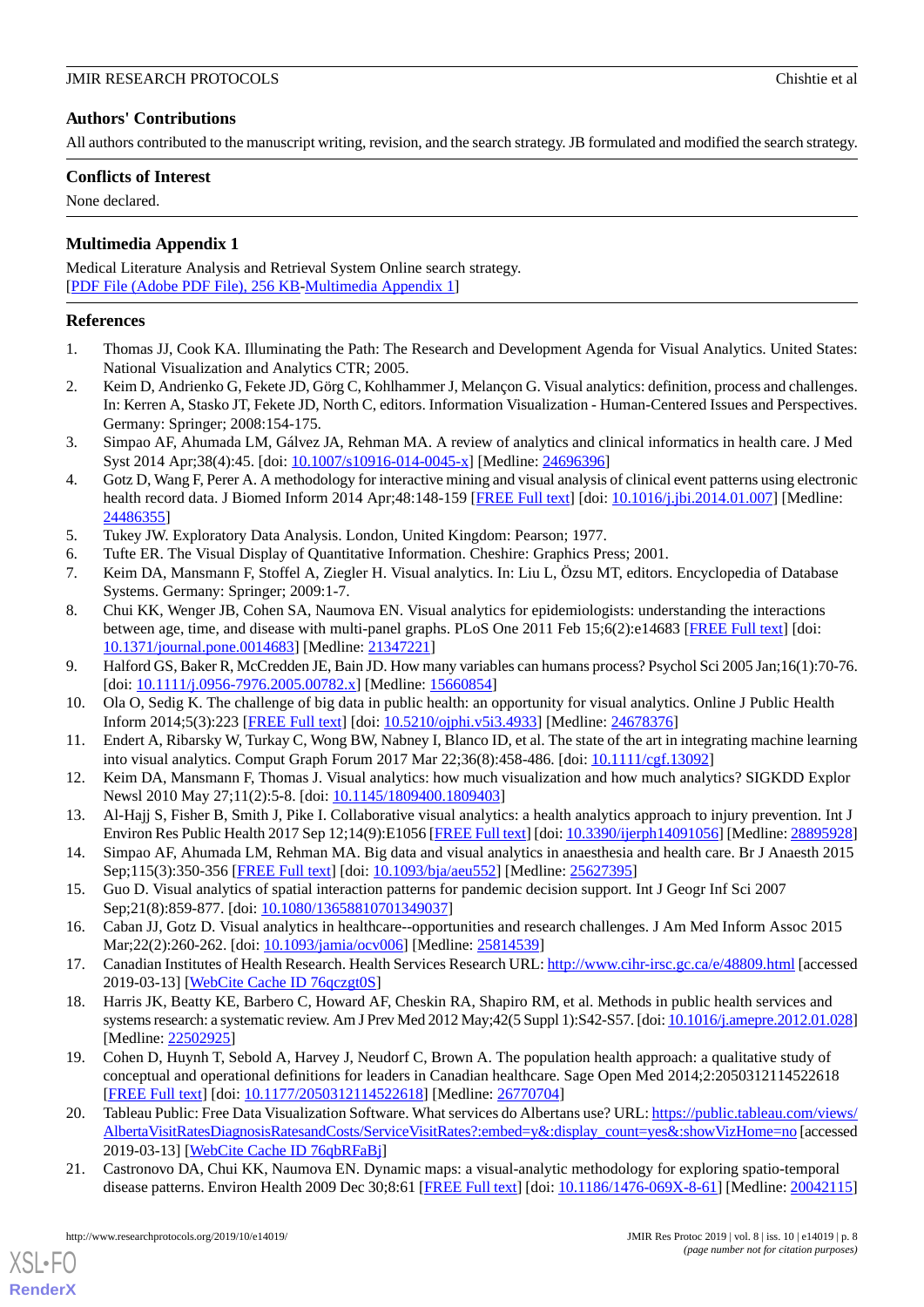- <span id="page-8-0"></span>22. Maciejewski R, Rudolph S, Hafen R, Abusalah AM, Yakout M, Ouzzani M, et al. A visual analytics approach to understanding spatiotemporal hotspots. IEEE Trans Vis Comput Graph 2010;16(2):205-220. [doi: [10.1109/TVCG.2009.100](http://dx.doi.org/10.1109/TVCG.2009.100)] [Medline: [20075482](http://www.ncbi.nlm.nih.gov/entrez/query.fcgi?cmd=Retrieve&db=PubMed&list_uids=20075482&dopt=Abstract)]
- <span id="page-8-1"></span>23. Kumasaka N, Nakamura Y, Kamatani N. The textile plot: a new linkage disequilibrium display of multiple-single nucleotide polymorphism genotype data. PLoS One 2010 Apr 27;5(4):e10207 [\[FREE Full text](http://dx.plos.org/10.1371/journal.pone.0010207)] [doi: [10.1371/journal.pone.0010207](http://dx.doi.org/10.1371/journal.pone.0010207)] [Medline: [20436909](http://www.ncbi.nlm.nih.gov/entrez/query.fcgi?cmd=Retrieve&db=PubMed&list_uids=20436909&dopt=Abstract)]
- <span id="page-8-2"></span>24. Falster MO, Jorm LR, Leyland AH. Visualising linked health data to explore health events around preventable hospitalisations in NSW Australia. BMJ Open 2016 Sep 7;6(9):e012031 [\[FREE Full text](http://bmjopen.bmj.com/cgi/pmidlookup?view=long&pmid=27604087)] [doi: [10.1136/bmjopen-2016-012031\]](http://dx.doi.org/10.1136/bmjopen-2016-012031) [Medline: [27604087](http://www.ncbi.nlm.nih.gov/entrez/query.fcgi?cmd=Retrieve&db=PubMed&list_uids=27604087&dopt=Abstract)]
- <span id="page-8-4"></span><span id="page-8-3"></span>25. Shneiderman B. The Eyes Have It: A Task by Data Type Taxonomy for Information Visualizations. In: Proceedings of the 1996 IEEE Symposium on Visual Languages. 1996 Presented at: VL/HCC'96; September 3-6, 1996; Boulder, CO, USA, USA p. 364-371. [doi: [10.1109/VL.1996.545307](http://dx.doi.org/10.1109/VL.1996.545307)]
- <span id="page-8-5"></span>26. Chuang J, Manning CD, Heer J. Termite: Visualization Techniques for Assessing Textual Topic Models. In: Proceedings of the International Working Conference on Advanced Visual Interfaces. 2012 Presented at: AVI'12; May 21-25, 2012; Capri Island, Italy p. 74-77. [doi: [10.1145/2254556.2254572](http://dx.doi.org/10.1145/2254556.2254572)]
- <span id="page-8-6"></span>27. Munzner T. A nested model for visualization design and validation. IEEE Trans Visual Comput Graphics 2009 Nov;15(6):921-928. [doi: [10.1109/tvcg.2009.111](http://dx.doi.org/10.1109/tvcg.2009.111)]
- <span id="page-8-7"></span>28. Meyer M, Sedlmair M, Munzner T. The Four-Level Nested Model Revisited: Blocks and Guidelines. In: Proceedings of the 2012 BELIV Workshop: Beyond Time and Errors - Novel Evaluation Methods for Visualization. 2012 Presented at: BELIV'12; October 14-15, 2012; Seattle, Washington, USA. [doi: [10.1145/2442576.2442587](http://dx.doi.org/10.1145/2442576.2442587)]
- <span id="page-8-8"></span>29. Islam MS, Hasan MM, Wang X, Germack HD, Noor-E-Alam M. A systematic review on healthcare analytics: application and theoretical perspective of data mining. Healthcare (Basel) 2018 May 23;6(2): E54 [[FREE Full text](http://www.mdpi.com/resolver?pii=healthcare6020054)] [doi: [10.3390/healthcare6020054\]](http://dx.doi.org/10.3390/healthcare6020054) [Medline: [29882866\]](http://www.ncbi.nlm.nih.gov/entrez/query.fcgi?cmd=Retrieve&db=PubMed&list_uids=29882866&dopt=Abstract)
- <span id="page-8-9"></span>30. Kudyba S, Gregorio T. Identifying factors that impact patient length of stay metrics for healthcare providers with advanced analytics. Health Informatics J 2010 Dec;16(4):235-245. [doi: [10.1177/1460458210380529](http://dx.doi.org/10.1177/1460458210380529)] [Medline: [21216804\]](http://www.ncbi.nlm.nih.gov/entrez/query.fcgi?cmd=Retrieve&db=PubMed&list_uids=21216804&dopt=Abstract)
- <span id="page-8-10"></span>31. Wu DT, Chen AT, Manning JD, Levy-Fix G, Backonja U, Borland D, et al. Evaluating visual analytics for health informatics applications: a systematic review from the American Medical Informatics Association Visual Analytics Working Group Task Force on Evaluation. J Am Med Inform Assoc 2019 Apr 1;26(4):314-323. [doi: [10.1093/jamia/ocy190](http://dx.doi.org/10.1093/jamia/ocy190)] [Medline: [30840080](http://www.ncbi.nlm.nih.gov/entrez/query.fcgi?cmd=Retrieve&db=PubMed&list_uids=30840080&dopt=Abstract)]
- <span id="page-8-12"></span><span id="page-8-11"></span>32. Peters MD, Godfrey CM, Khalil H, McInerney P, Parker D, Soares CB. Guidance for conducting systematic scoping reviews. Int J Evid Based Healthc 2015 Sep;13(3):141-146. [doi: [10.1097/XEB.0000000000000050](http://dx.doi.org/10.1097/XEB.0000000000000050)] [Medline: [26134548](http://www.ncbi.nlm.nih.gov/entrez/query.fcgi?cmd=Retrieve&db=PubMed&list_uids=26134548&dopt=Abstract)]
- 33. Tricco AC, Lillie E, Zarin W, O'Brien K, Colquhoun H, Kastner M, et al. A scoping review on the conduct and reporting of scoping reviews. BMC Med Res Methodol 2016 Feb 9;16:15 [\[FREE Full text\]](https://bmcmedresmethodol.biomedcentral.com/articles/10.1186/s12874-016-0116-4) [doi: [10.1186/s12874-016-0116-4](http://dx.doi.org/10.1186/s12874-016-0116-4)] [Medline: [26857112](http://www.ncbi.nlm.nih.gov/entrez/query.fcgi?cmd=Retrieve&db=PubMed&list_uids=26857112&dopt=Abstract)]
- <span id="page-8-14"></span><span id="page-8-13"></span>34. Anderson S, Allen P, Peckham S, Goodwin N. Asking the right questions: scoping studies in the commissioning of research on the organisation and delivery of health services. Health Res Policy Syst 2008 Jul 9;6:7 [[FREE Full text](https://health-policy-systems.biomedcentral.com/articles/10.1186/1478-4505-6-7)] [doi: [10.1186/1478-4505-6-7\]](http://dx.doi.org/10.1186/1478-4505-6-7) [Medline: [18613961\]](http://www.ncbi.nlm.nih.gov/entrez/query.fcgi?cmd=Retrieve&db=PubMed&list_uids=18613961&dopt=Abstract)
- <span id="page-8-15"></span>35. Arksey H, O'Malley L. Scoping studies: towards a methodological framework. Int J Soc Res Method 2005 Feb;8(1):19-32. [doi: [10.1080/1364557032000119616](http://dx.doi.org/10.1080/1364557032000119616)]
- <span id="page-8-16"></span>36. Levac D, Colquhoun H, O'Brien KK. Scoping studies: advancing the methodology. Implement Sci 2010 Sep 20;5:69 [\[FREE](https://implementationscience.biomedcentral.com/articles/10.1186/1748-5908-5-69) [Full text\]](https://implementationscience.biomedcentral.com/articles/10.1186/1748-5908-5-69) [doi: [10.1186/1748-5908-5-69\]](http://dx.doi.org/10.1186/1748-5908-5-69) [Medline: [20854677](http://www.ncbi.nlm.nih.gov/entrez/query.fcgi?cmd=Retrieve&db=PubMed&list_uids=20854677&dopt=Abstract)]
- <span id="page-8-17"></span>37. Tricco AC, Lillie E, Zarin W, O'Brien KK, Colquhoun H, Levac D, et al. PRISMA extension for scoping reviews (PRISMA-ScR): checklist and explanation. Ann Intern Med 2018 Oct 2;169(7):467-473. [doi: [10.7326/M18-0850\]](http://dx.doi.org/10.7326/M18-0850) [Medline: [30178033](http://www.ncbi.nlm.nih.gov/entrez/query.fcgi?cmd=Retrieve&db=PubMed&list_uids=30178033&dopt=Abstract)]
- <span id="page-8-19"></span><span id="page-8-18"></span>38. National Center for Biotechnology Information. Population Health URL:<https://www.ncbi.nlm.nih.gov/mesh/2023448> [accessed 2019-03-13] [\[WebCite Cache ID 76qcfrcl7](http://www.webcitation.org/

                                76qcfrcl7)]
- <span id="page-8-20"></span>39. Niedźwiedzka B, Czabanowska K, Śmietana R. Controlled vocabulary in public health. An overview of the achievements to date. J Public Health 2008 Jun 25;17(1):55-59. [doi: [10.1007/s10389-008-0212-y](http://dx.doi.org/10.1007/s10389-008-0212-y)]
- 40. Alpi KM. Expert searching in public health. J Med Libr Assoc 2005 Jan;93(1):97-103 [\[FREE Full text\]](http://europepmc.org/abstract/MED/15685281) [Medline: [15685281\]](http://www.ncbi.nlm.nih.gov/entrez/query.fcgi?cmd=Retrieve&db=PubMed&list_uids=15685281&dopt=Abstract)
- <span id="page-8-21"></span>41. Casey JA, Schwartz BS, Stewart WF, Adler NE. Using electronic health records for population health research: a review of methods and applications. Annu Rev Public Health 2016 Mar;37:61-81. [doi: [10.1146/annurev-publhealth-032315-021353\]](http://dx.doi.org/10.1146/annurev-publhealth-032315-021353) [Medline: [26667605](http://www.ncbi.nlm.nih.gov/entrez/query.fcgi?cmd=Retrieve&db=PubMed&list_uids=26667605&dopt=Abstract)]
- <span id="page-8-22"></span>42. Brown KM, Elliott SJ, Leatherdale ST, Robertson-Wilson J. Searching for rigour in the reporting of mixed methods population health research: a methodological review. Health Educ Res 2015 Dec;30(6):811-839. [doi: [10.1093/her/cyv046](http://dx.doi.org/10.1093/her/cyv046)] [Medline: [26491072](http://www.ncbi.nlm.nih.gov/entrez/query.fcgi?cmd=Retrieve&db=PubMed&list_uids=26491072&dopt=Abstract)]
- 43. Lange S, Vollmer S. The effect of economic development on population health: a review of the empirical evidence. Br Med Bull 2017 Jan 1;121(1):47-60. [doi: [10.1093/bmb/ldw052](http://dx.doi.org/10.1093/bmb/ldw052)] [Medline: [28069615\]](http://www.ncbi.nlm.nih.gov/entrez/query.fcgi?cmd=Retrieve&db=PubMed&list_uids=28069615&dopt=Abstract)
- 44. Multites. 2007. National Public Health Language Version 1.2: June 2007 URL: [http://www.multites.com/nphl2/NPHL-alpha.](http://www.multites.com/nphl2/NPHL-alpha.pdf) [pdf](http://www.multites.com/nphl2/NPHL-alpha.pdf) [accessed 2019-09-10]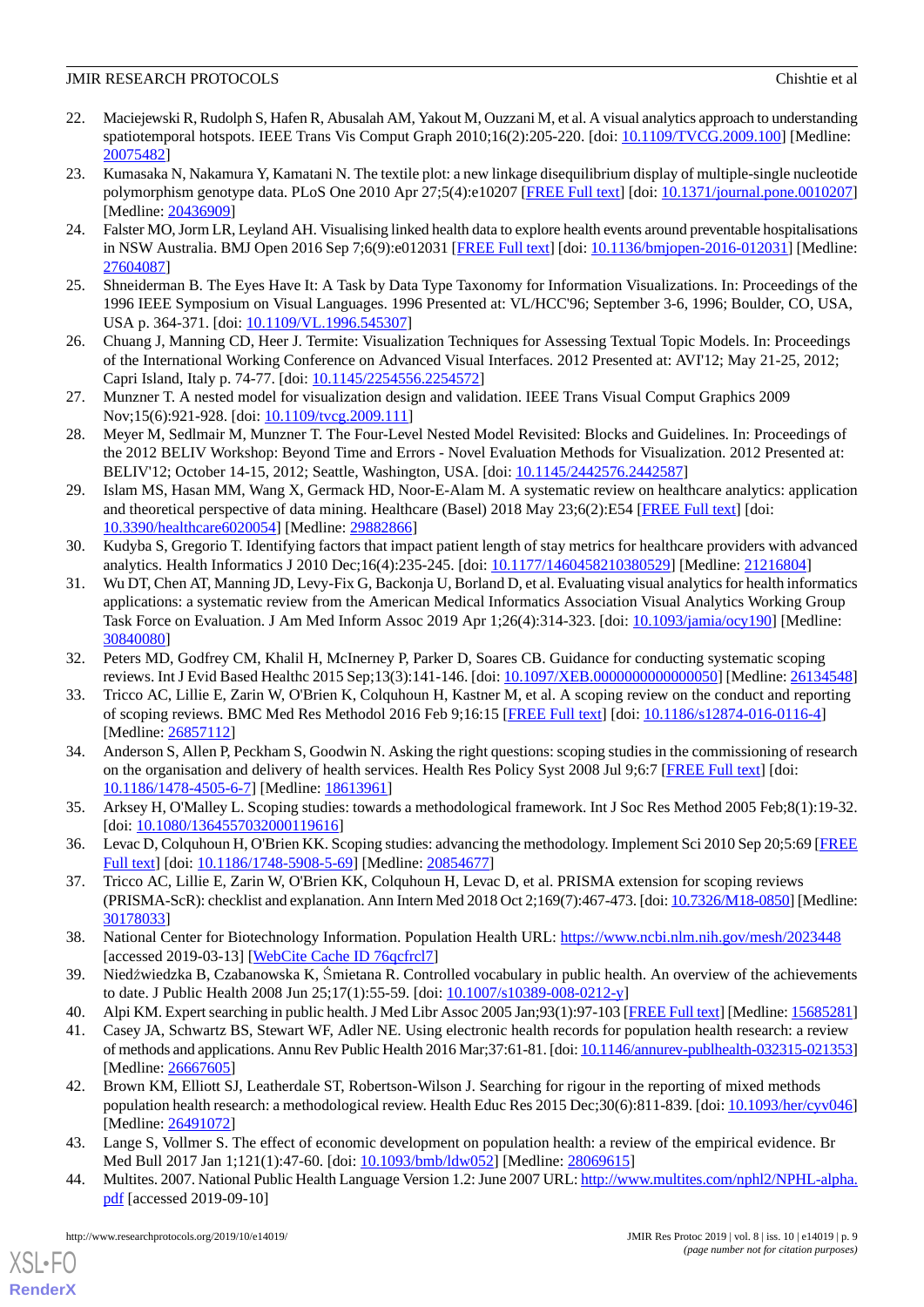- <span id="page-9-0"></span>45. Etches V, Frank J, di Ruggiero ED, Manuel D. Measuring population health: a review of indicators. Annu Rev Public Health 2006;27:29-55. [doi: [10.1146/annurev.publhealth.27.021405.102141\]](http://dx.doi.org/10.1146/annurev.publhealth.27.021405.102141) [Medline: [16533108\]](http://www.ncbi.nlm.nih.gov/entrez/query.fcgi?cmd=Retrieve&db=PubMed&list_uids=16533108&dopt=Abstract)
- <span id="page-9-2"></span>46. Fone D, Hollinghurst S, Temple M, Round A, Lester N, Weightman A, et al. Systematic review of the use and value of computer simulation modelling in population health and health care delivery. J Public Health Med 2003 Dec;25(4):325-335. [Medline: [14747592](http://www.ncbi.nlm.nih.gov/entrez/query.fcgi?cmd=Retrieve&db=PubMed&list_uids=14747592&dopt=Abstract)]
- <span id="page-9-3"></span><span id="page-9-1"></span>47. Singh SR. Public health spending and population health: a systematic review. Am J Prev Med 2014 Nov;47(5):634-640. [doi: [10.1016/j.amepre.2014.05.017](http://dx.doi.org/10.1016/j.amepre.2014.05.017)] [Medline: [25084684](http://www.ncbi.nlm.nih.gov/entrez/query.fcgi?cmd=Retrieve&db=PubMed&list_uids=25084684&dopt=Abstract)]
- <span id="page-9-4"></span>48. US National Library of Medicine. Finding and Retrieving HSR: Tools and Databases URL: [https://www.nlm.nih.gov/nichsr/](https://www.nlm.nih.gov/nichsr/db.html) [db.html](https://www.nlm.nih.gov/nichsr/db.html) [accessed 2019-03-13] [\[WebCite Cache ID 76qduiVso\]](http://www.webcitation.org/

                                76qduiVso)
- <span id="page-9-6"></span>49. Thompson DS, Fazio X, Kustra E, Patrick L, Stanley D. Scoping review of complexity theory in health services research. BMC Health Serv Res 2016 Mar 12;16:87 [[FREE Full text](https://bmchealthservres.biomedcentral.com/articles/10.1186/s12913-016-1343-4)] [doi: [10.1186/s12913-016-1343-4\]](http://dx.doi.org/10.1186/s12913-016-1343-4) [Medline: [26968157](http://www.ncbi.nlm.nih.gov/entrez/query.fcgi?cmd=Retrieve&db=PubMed&list_uids=26968157&dopt=Abstract)]
- <span id="page-9-5"></span>50. Gulley SP, Rasch EK, Bethell CD, Carle AC, Druss BG, Houtrow AJ, et al. At the intersection of chronic disease, disability and health services research: a scoping literature review. Disabil Health J 2018 Apr;11(2):192-203 [\[FREE Full text\]](http://europepmc.org/abstract/MED/29396271) [doi: [10.1016/j.dhjo.2017.12.012](http://dx.doi.org/10.1016/j.dhjo.2017.12.012)] [Medline: [29396271](http://www.ncbi.nlm.nih.gov/entrez/query.fcgi?cmd=Retrieve&db=PubMed&list_uids=29396271&dopt=Abstract)]
- <span id="page-9-7"></span>51. Rowland M, Peterson-Besse J, Dobbertin K, Walsh ES, Horner-Johnson W, Expert Panel on Disability and Health Disparities. Health outcome disparities among subgroups of people with disabilities: a scoping review. Disabil Health J 2014 Apr;7(2):136-150. [doi: [10.1016/j.dhjo.2013.09.003\]](http://dx.doi.org/10.1016/j.dhjo.2013.09.003) [Medline: [24680042\]](http://www.ncbi.nlm.nih.gov/entrez/query.fcgi?cmd=Retrieve&db=PubMed&list_uids=24680042&dopt=Abstract)
- <span id="page-9-8"></span>52. West VL, Borland D, Hammond WE. Innovative information visualization of electronic health record data: a systematic review. J Am Med Inform Assoc 2015 Mar;22(2):330-339 [[FREE Full text\]](http://europepmc.org/abstract/MED/25336597) [doi: [10.1136/amiajnl-2014-002955](http://dx.doi.org/10.1136/amiajnl-2014-002955)] [Medline: [25336597](http://www.ncbi.nlm.nih.gov/entrez/query.fcgi?cmd=Retrieve&db=PubMed&list_uids=25336597&dopt=Abstract)]
- <span id="page-9-9"></span>53. Basole RC, Braunstein ML, Kumar V, Park H, Kahng M, Chau DH, et al. Understanding variations in pediatric asthma care processes in the emergency department using visual analytics. J Am Med Inform Assoc 2015 Mar;22(2):318-323. [doi: [10.1093/jamia/ocu016](http://dx.doi.org/10.1093/jamia/ocu016)] [Medline: [25656514](http://www.ncbi.nlm.nih.gov/entrez/query.fcgi?cmd=Retrieve&db=PubMed&list_uids=25656514&dopt=Abstract)]
- <span id="page-9-10"></span>54. Basole RC, Park H, Gupta ML, Braunstein M, Chau DH, Thompson M. A visual analytics approach to understanding care process variation and conformance. Proc 2015 Workshop Vis Anal Healthc (2015) 2015 Oct;2015:6 [\[FREE Full text](http://europepmc.org/abstract/MED/29177250)] [doi: [10.1145/2836034.2836040](http://dx.doi.org/10.1145/2836034.2836040)] [Medline: [29177250](http://www.ncbi.nlm.nih.gov/entrez/query.fcgi?cmd=Retrieve&db=PubMed&list_uids=29177250&dopt=Abstract)]
- <span id="page-9-11"></span>55. Hosseinpoor AR, Schlotheuber A, Nambiar D, Ross Z. Health Equity Assessment Toolkit Plus (HEAT Plus): software for exploring and comparing health inequalities using uploaded datasets. Glob Health Action 2018;11(sup1):1440783 [\[FREE](http://europepmc.org/abstract/MED/29974823) [Full text\]](http://europepmc.org/abstract/MED/29974823) [doi: [10.1080/16549716.2018.1440783](http://dx.doi.org/10.1080/16549716.2018.1440783)] [Medline: [29974823](http://www.ncbi.nlm.nih.gov/entrez/query.fcgi?cmd=Retrieve&db=PubMed&list_uids=29974823&dopt=Abstract)]
- <span id="page-9-12"></span>56. Huang CW, Syed-Abdul S, Jian WS, Iqbal U, Nguyen PA, Lee P, et al. A novel tool for visualizing chronic kidney disease associated polymorbidity: a 13-year cohort study in Taiwan. J Am Med Inform Assoc 2015 Mar;22(2):290-298. [doi: [10.1093/jamia/ocu044](http://dx.doi.org/10.1093/jamia/ocu044)] [Medline: [25814540](http://www.ncbi.nlm.nih.gov/entrez/query.fcgi?cmd=Retrieve&db=PubMed&list_uids=25814540&dopt=Abstract)]
- <span id="page-9-14"></span><span id="page-9-13"></span>57. Martinez R, Ordunez P, Soliz PN, Ballesteros MF. Data visualisation in surveillance for injury prevention and control: conceptual bases and case studies. Inj Prev 2016 Apr;22(Suppl 1):i27-i33 [[FREE Full text](http://injuryprevention.bmj.com/cgi/pmidlookup?view=long&pmid=26728006)] [doi: [10.1136/injuryprev-2015-041812\]](http://dx.doi.org/10.1136/injuryprev-2015-041812) [Medline: [26728006\]](http://www.ncbi.nlm.nih.gov/entrez/query.fcgi?cmd=Retrieve&db=PubMed&list_uids=26728006&dopt=Abstract)
- <span id="page-9-15"></span>58. Ratwani RM, Fong A. 'Connecting the dots': leveraging visual analytics to make sense of patient safety event reports. J Am Med Inform Assoc 2015 Mar;22(2):312-317. [doi: [10.1136/amiajnl-2014-002963\]](http://dx.doi.org/10.1136/amiajnl-2014-002963) [Medline: [25336592](http://www.ncbi.nlm.nih.gov/entrez/query.fcgi?cmd=Retrieve&db=PubMed&list_uids=25336592&dopt=Abstract)]
- <span id="page-9-16"></span>59. Pike WA, Stasko J, Chang R, O'Connell TA. The science of interaction. Inf Vis 2009 Jan 24;8(4):263-274. [doi: [10.1057/ivs.2009.22](http://dx.doi.org/10.1057/ivs.2009.22)]
- <span id="page-9-18"></span><span id="page-9-17"></span>60. McGowan J, Sampson M, Salzwedel DM, Cogo E, Foerster V, Lefebvre C. PRESS peer review of electronic search strategies: 2015 guideline statement. J Clin Epidemiol 2016 Jul;75:40-46 [\[FREE Full text\]](https://linkinghub.elsevier.com/retrieve/pii/S0895-4356(16)00058-5) [doi: [10.1016/j.jclinepi.2016.01.021\]](http://dx.doi.org/10.1016/j.jclinepi.2016.01.021) [Medline: [27005575](http://www.ncbi.nlm.nih.gov/entrez/query.fcgi?cmd=Retrieve&db=PubMed&list_uids=27005575&dopt=Abstract)]
- 61. EndNote | Clarivate Analytics. URL:<https://www.endnote.com/> [accessed 2019-09-10]
- 62. Evidence Partners. DistillerSR Enterprise Plan URL: [https://www.evidencepartners.com/products/](https://www.evidencepartners.com/products/distillersr-systematic-review-software/) [distillersr-systematic-review-software/](https://www.evidencepartners.com/products/distillersr-systematic-review-software/) [accessed 2019-09-10]
- 63. Levy Y, Ellis TJ. A systems approach to conduct an effective literature review in support of information systems research. Inf Sci 2006;9:181-212. [doi: [10.28945/479\]](http://dx.doi.org/10.28945/479)

## **Abbreviations**

**EHR:** electronic health record **EMR:** electronic medical record **HSR:** health services research **VA:** visual analytics